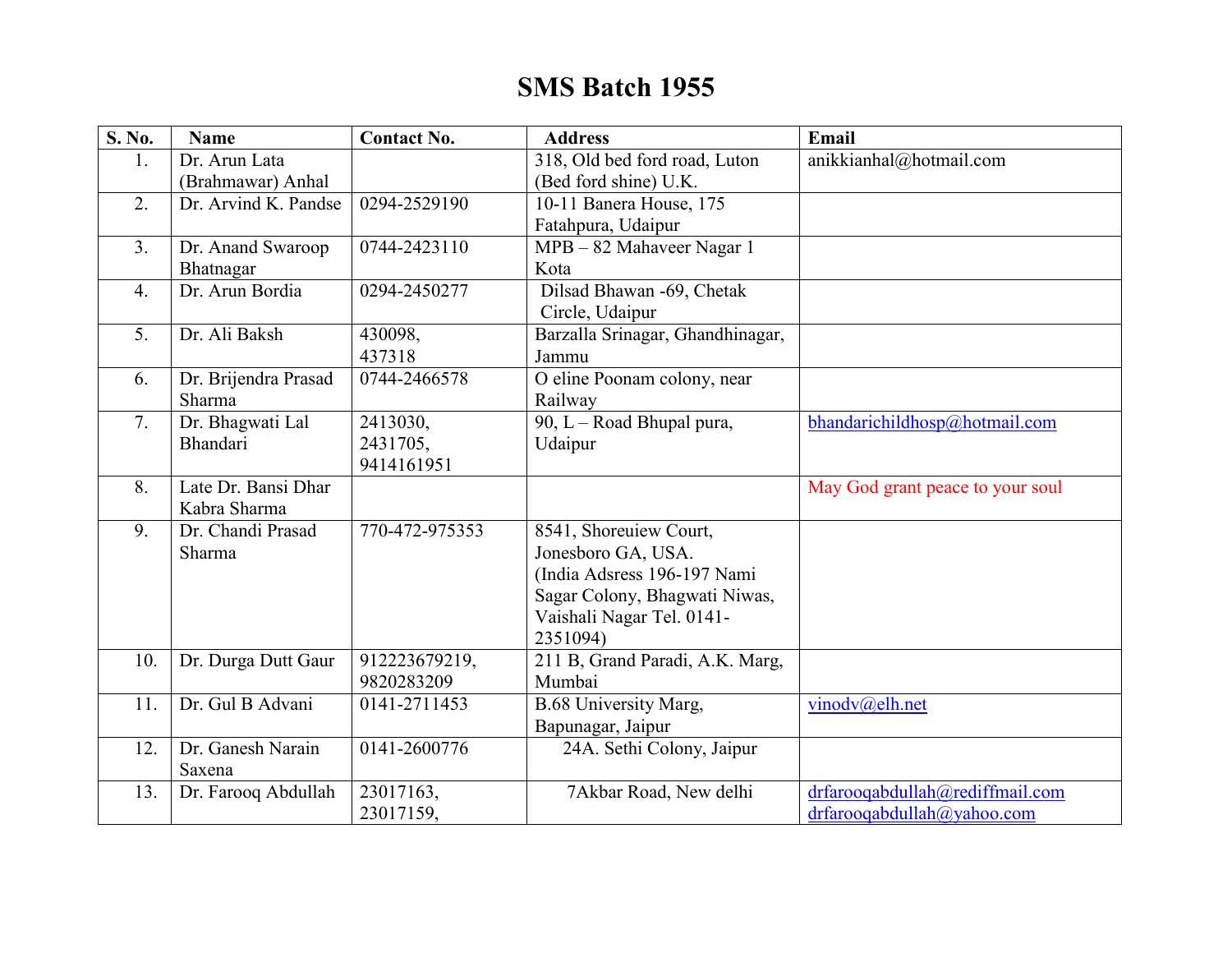|     |                      | 23782750         |                                                |                                  |
|-----|----------------------|------------------|------------------------------------------------|----------------------------------|
| 14. | Dr. Mrs. Krishna     | 0120-2780954,    | S121, Shashtri Nagar, Gaziabad                 |                                  |
|     | Bhargava             | 9818025294       |                                                |                                  |
| 15. | Dr. K.N. Rustgi      | 25690202,        | 111.3/11, Gopinath Bazar, Delhi                |                                  |
|     |                      | 9871108521       | court                                          |                                  |
| 16. | Dr. Veera Wadhwa     | 2513084          | 41 e. Super Delux Flats Sector                 |                                  |
|     |                      |                  | 15 A, Noida                                    |                                  |
| 17. | Dr. Vinayak K.       | 0291-2700081,    | 12/4 Copasni Housing Board,                    |                                  |
|     | Panose               | 9829372771       | Jodhpur                                        |                                  |
| 18. | Dr. Vinod Kumar      |                  | 193, Saoole Brook DR OAK                       |                                  |
|     | Bansal               |                  | Brook, USA                                     |                                  |
| 19. | Late Dr. Kanya       |                  |                                                | May God grant peace to your soul |
|     | Hariram Hemrajani    |                  |                                                |                                  |
| 20. | Dr. Kishore Chand    |                  | Surqeoh Rajdadi Appollo                        |                                  |
|     | Bafna                |                  | Hospital, Jodhpur                              |                                  |
| 21. | Dr. Mrs. Kumud       | 0141-2372082,    | 07, Hospital Road, Jaipur                      |                                  |
|     | Gangwal              | 9314504479       |                                                |                                  |
| 22. | Dr. Krishna Chandra  |                  | Kej Dagnostic Centre Opps.                     |                                  |
|     | Joshi                |                  | SMS Med. College, Jaipur                       |                                  |
| 23. | Dr. Mahesh Chandra   | 0141-2722659     | A.9. Mother Teresea Nagar,                     |                                  |
|     | Upadhyay             |                  | Infront of sector 6, Malviya                   |                                  |
|     |                      |                  | Nagar, Jaipur                                  |                                  |
| 24. | Dr. Mishri Lal Garg  |                  | 403, Esha Ekta Campa Cpla                      |                                  |
|     |                      |                  | Cumpound, B.G. Kher Road,                      |                                  |
|     | Dr. Naresh Kumar     |                  | Mumbai                                         |                                  |
| 25. | Khanna               | 0141-2620548     | Kishore Niwas 499/5 vyas marg,                 |                                  |
| 26. | Dr. Narendra Mohan   | 001-516-938-4740 | Raja Park, Jaipur<br>6, Heather lane N.Y., USA |                                  |
|     | Kukkar               |                  |                                                |                                  |
| 27. | Late Dr. Nilima Dhar |                  | May God grant peace to your                    |                                  |
|     |                      |                  | soul                                           |                                  |
| 28. | Dr. Om Prakash       | 0291-254792      | 217-A-Polo II pasta Bhgat Singh                |                                  |
|     | Bhati                |                  | Marg, Jodhpur                                  |                                  |
| 29. | Dr. Pramod Kumar     |                  | New Ganesh Temple, Modi                        |                                  |
|     | Wanechoo             |                  | Dungari Road, Jaipur                           |                                  |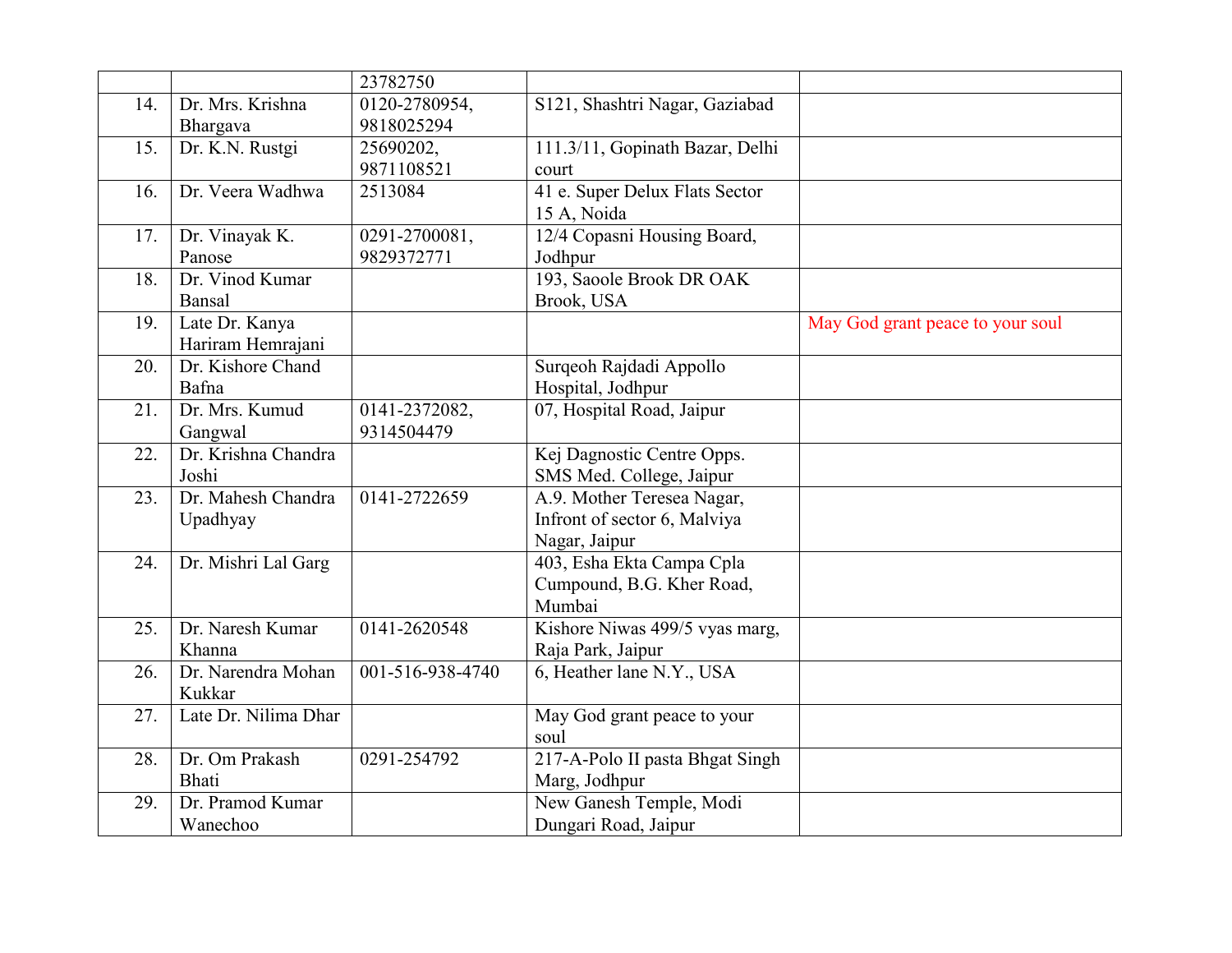| 30. | Dr. Prakash Lata<br>Ohari      | 0154-2475086,<br>2484086                   | Adarsh Nursing Home and Stone<br>clinic ltd., B-5 Sukhadia Nagar,<br>Shri Ganganagar |                                  |
|-----|--------------------------------|--------------------------------------------|--------------------------------------------------------------------------------------|----------------------------------|
| 31. | Dr. Phool Chand<br>Hurkat      | 0731-2493477,<br>3092192                   | 201, Ashrya Apartment, 2/1<br>Manorma Gang-Indore                                    |                                  |
| 32. | Dr. Prafula Chandra<br>K. Rana | 02832-250334,<br>220523,<br>9426231356     | 3 Anand Colony, Bhuj, Gujarat                                                        |                                  |
| 33. | Dr. Rajakumar<br>Gandhi        | 770-455-3060,<br>770-455-3061              | Suite 70 C, 4553 n Shallow Ford<br>Road, atlantia, Georgia, USA                      |                                  |
| 34. | Dr. Ramesh Chandra<br>Verma    |                                            |                                                                                      |                                  |
| 35. | Dr. Shanti Swaroop<br>Mathur   | 0141-2653819                               | 1Ka2, Jawahar Nagar, Jaipur                                                          |                                  |
| 36. | Dr. Surendra Singh<br>Yadav    |                                            |                                                                                      |                                  |
| 37. | Dr. Satish Chandra<br>Varma    |                                            | Newyork, USA                                                                         |                                  |
| 38. | Dr. Shri Dhar<br>Sharma        | 091-11-22508749,<br>9810177743             | D-127, Preet Vihar Vikas Marg,<br>Delhi                                              |                                  |
| 39. | Dr. Suresh C<br>Dwivedi        | 6316507273                                 | 92, Darey Circle, Islip,<br>NewYork, USA                                             |                                  |
| 40. | Dr. Saroj Ranawat              |                                            |                                                                                      |                                  |
| 41. | Late Dr. Sudha<br>Shukla       |                                            |                                                                                      | May God grant peace to your soul |
| 42. | Dr. Tulsi Mathur<br>(Bishnoi)  | 0141-2373131,<br>2373132,<br>9829152666    | 18, Shivaji Marg, Diggi House,<br>Jaipur                                             |                                  |
| 43. | Dr. U.C. Gupta                 | 0141-5176024,<br>9314624278,<br>9414294434 | 36, Gyan Vihar Nagar, Ajmer<br>Road, Jaipur                                          |                                  |
| 44. | Dr. Yogendra<br>Bhargava       |                                            | 285, Nanak Pura, 2 <sup>nd</sup> Anenue,<br>Sugreen Marg, Vaishali, Jaipur           |                                  |
| 45. | Dr. Abdul wasi<br>Quaeshi      | 009221475941                               | Quareshi Clinic, Latife Plaza,<br>Gulshan Iqbal, Karachi, Pakistan                   |                                  |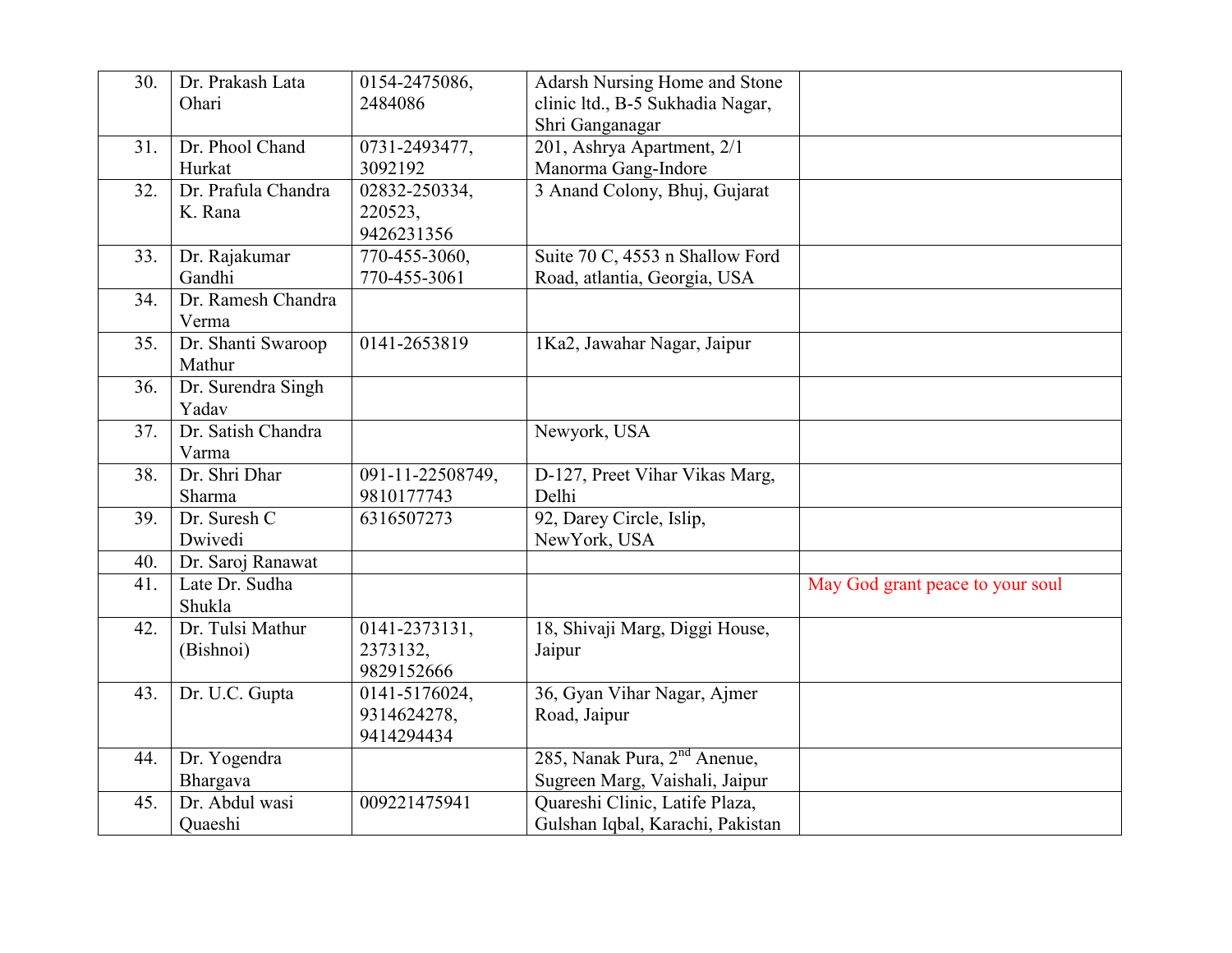| 46. | Dr. Bal Krishna<br>Sharma | 0141-2654972      | 5Dha 17, Jawahar Nagar, Jaipur   |  |
|-----|---------------------------|-------------------|----------------------------------|--|
|     | Dr. Bipin Behari          | 0141-2759549      |                                  |  |
| 47. |                           |                   | B-163 Anand Vihar Rly. Colony,   |  |
|     | Mathur                    |                   | Jagatpura, Jaipur                |  |
| 48. | Dr. Hans raj Gandhi       | 732-821-9190      | 2993, HYW# 27, Franklin Park,    |  |
|     |                           |                   | N.Y., USA                        |  |
| 49. | Dr. Jugal Kishore         | 718-3530346,      | 144.3532, Ave. Flishing 11354,   |  |
|     | Agarawal                  | 7624226           | NewYork, USA                     |  |
| 50. | Dr. OM Praksh             | 2602318           | 180, Janta Colony, Jaipur        |  |
|     | Gupta                     |                   |                                  |  |
| 51. | Dr. OM Prakash            | 6319410371        | 51, Varanty Blvd. East Setavket, |  |
|     |                           |                   | Newyork, USA                     |  |
| 52. | Dr. Pukh Raj Parihar      | 0291-2620585      | 23, Golf Course, Jodhpur         |  |
| 53. | Dr. Padma (Singal)        |                   | E 7, Bwing Ganga Park,           |  |
|     | Agarwal                   |                   | Mundhawa Road, Pune              |  |
| 54. | Dr. Ravindra Kumar        | 0744-2323806      | 3/148, Kharoliwat Hospital $\&$  |  |
|     | Kharoliwat                |                   | Research Centre, Naya Pura       |  |
|     |                           |                   | Kota                             |  |
| 55. | Dr. Ram Kishore           | 9829604451        | 138, Arya Nagar, Mother Teresa   |  |
|     | Agarwal                   |                   | Hospital, Alwar                  |  |
| 56. | Dr. Ram Kishore           |                   | B-4/1, Gyan Marg, Panesheel,     |  |
|     | Mathur                    |                   | Ajmer                            |  |
| 57. | Dr. Ratna (Sahani)        | 011-25996835      | A-104, Ganesh Nagar, Delhi       |  |
|     | Chopra                    |                   |                                  |  |
| 58. | Dr. Shankar Lal           | 02982-222045      | Railway Colony Laxmi Pura,       |  |
|     |                           |                   | <b>Barmer</b>                    |  |
|     | Taylor<br>Dr. Shankar PD. |                   |                                  |  |
| 59. |                           | 00977-23-54040417 | ShanChari Zohaba Distt. Machi    |  |
|     | Upreet                    |                   | Zone, Nepal                      |  |
| 60. | Dr. Surjeet (Kaur)        | 0181-2463827      | 572, Model Town Jallandhar,      |  |
|     | Singh                     |                   | Punjab                           |  |
| 61. | Dr. Snes Lata             | 01245071417       | J/1168.Ansal Vihar, Gurgaon,     |  |
|     | Solomon                   |                   | Hariyana                         |  |
| 62. | Dr. Usha Rao              | 01853-272839      | 699, Derababa, J. Singh Dera,    |  |
|     |                           |                   | Beas, Amirtsar                   |  |
| 63. | Dr. Usha Dawan            |                   |                                  |  |